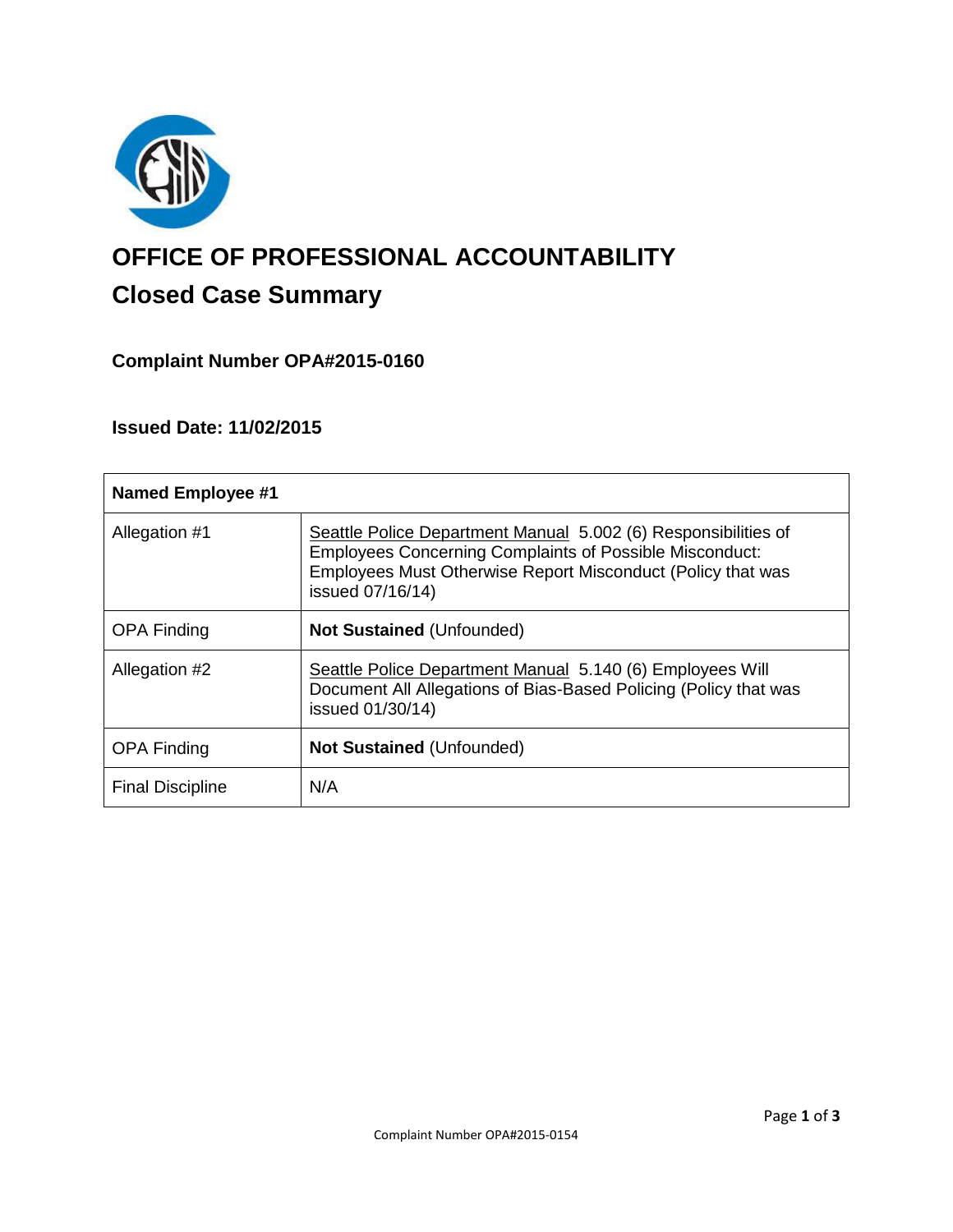| <b>Named Employee #2</b> |                                                                                                                                                                                                                     |
|--------------------------|---------------------------------------------------------------------------------------------------------------------------------------------------------------------------------------------------------------------|
| Allegation #1            | Seattle Police Department Manual 5.002 (6) Responsibilities of<br><b>Employees Concerning Complaints of Possible Misconduct:</b><br>Employees Must Otherwise Report Misconduct (Policy that was<br>issued 07/16/14) |
| <b>OPA Finding</b>       | <b>Not Sustained (Inconclusive)</b>                                                                                                                                                                                 |
| Allegation #2            | Seattle Police Department Manual 5.140 (6) Employees Will<br>Document All Allegations of Bias-Based Policing (Policy that was<br>issued 01/30/14)                                                                   |
| <b>OPA Finding</b>       | <b>Sustained</b>                                                                                                                                                                                                    |
| <b>Final Discipline</b>  | No Discipline – Employee already left SPD employment                                                                                                                                                                |

# **INCIDENT SYNOPSIS**

The named employees participated in a community meeting.

#### **COMPLAINT**

The complainant alleged that the named employees were aware of a biased arrest complaint and failed to refer the complaint to OPA. The complainant alleged the named employees were apprised of the complaint during a community meeting to discuss the subject's arrest.

## **INVESTIGATION**

The OPA investigation included the following actions:

- 1. Review of the complaint email
- 2. Interview of the complainant
- 3. Search for and review of all relevant records and other evidence
- 4. Interview of witnesses
- 5. Interviews of SPD employees